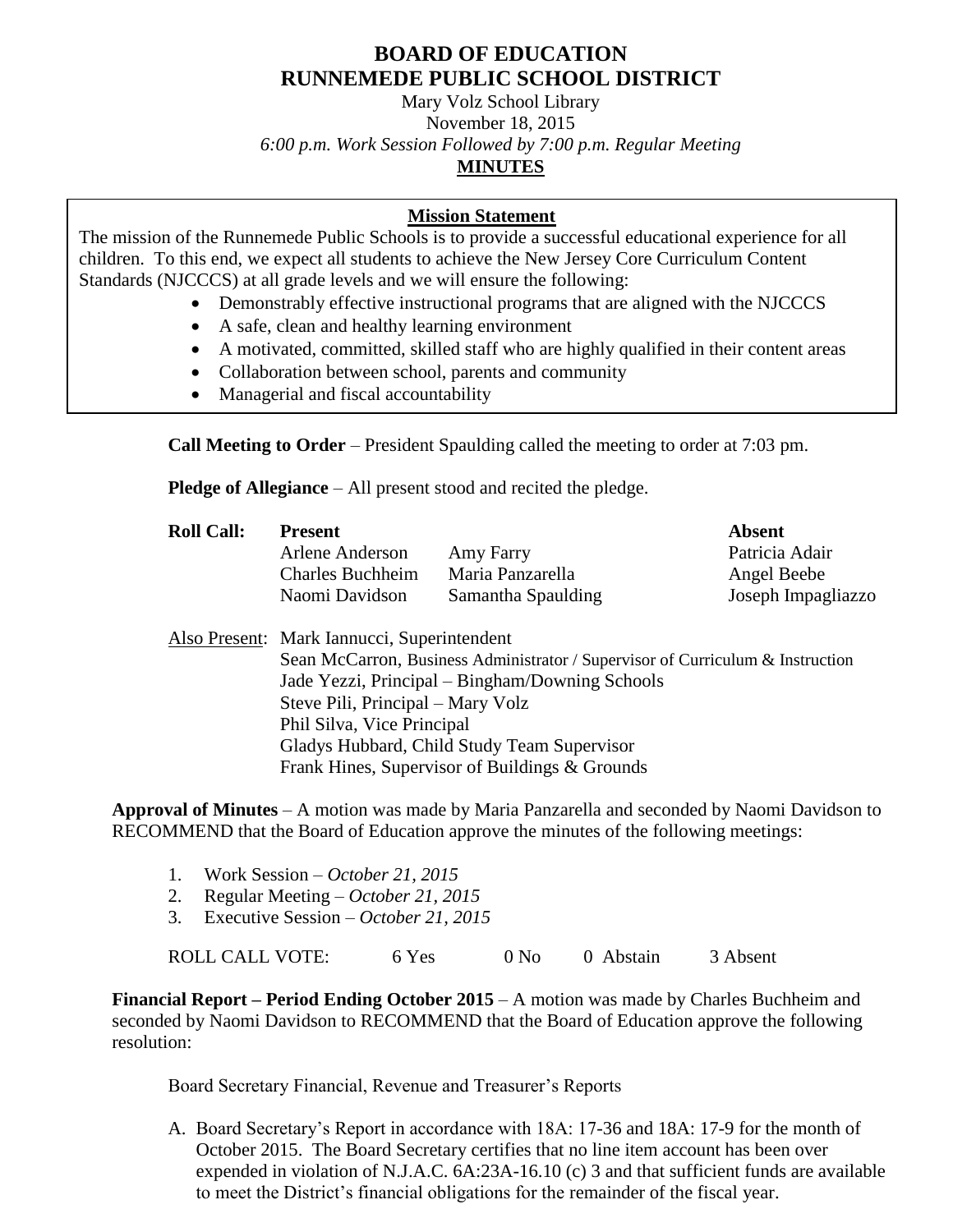- B. Treasurer's Report in accordance with 18A:17-36 and 18A:17-9 for the month of October 2015. The Treasurer's and Secretary's report are in agreement for the month of October 2015.
- C. Board Secretary in accordance with N.J.A.C. 6A:23A-16.10 (c) 2 certifies that there are no changes in anticipated revenue amounts or revenue sources.
- D. Board of Education Certification pursuant to N.J.A.C. 6A:23A-16.10 (c) 4, we certify that after review of the secretary's monthly financial report (appropriations section) and upon consultation with the appropriate District officials, that to the best of our knowledge no major accounts or funds have been over expended in violation of N.J.A.C. 6A:23A-16.10 (b) and that sufficient funds are available to meet the District's financial obligations for the remainder of the fiscal year.

| carnen                        |       |  | November 18, 2015 |          |
|-------------------------------|-------|--|-------------------|----------|
| <b>Business Administrator</b> |       |  | Date              |          |
| <b>ROLL CALL</b><br>VOTE:     | 6 Yes |  | 0 Abstain         | 3 Absent |

**Presentations –** 7:00 p.m. Volz Student Presentation – Ms. Duffield and representatives from the student council voiced their concerns and updates to the board. Mr. Buchheim agreed to donate \$500 so the student council could purchase a school mascot outfit.

**Correspondence -** Mr. Iannucci shared that the school solicitor sent a Thanksgiving card to the Board.

### **Recognition of Citizens - Public Comments on Agenda Items Only** – No Comment

**Secretary / Curriculum Report** – Dr. McCarron discussed the ROD Grants, School Boards Convention, and provided QSAC update

**Superintendent's Report** – Mr. Iannucci discussed enrollment, Red Ribbon Week, Veterans Day Activities, Conferences, QSAC Update, and PARCC Update

### **Principals' Reports**

A. Fire and Security Drills to date were conducted as follows:

| <b>SCHOOL</b>  | <b>TYPE OF DRILL</b> | <b>DATES</b>       | <b>DURATION</b>      |
|----------------|----------------------|--------------------|----------------------|
| <b>BINGHAM</b> | Fire Drill           | November 11, 2015  | 3 minutes            |
|                | Lockdown             | November 12, 2015  | 3 minutes            |
| <b>DOWNING</b> | Fire Drill           | November 4, $2015$ | 2 minutes            |
|                | Lockdown             | November 11, 2015  | 3 minutes            |
| VOLZ           | Fire Drill           | November 3, 2015   | 2 minutes 43 seconds |

- B. Nurse's Report
- C. Buildings and Grounds Report
- D. Special Education Report

### **Other Reports**

A. PTA Report – Trunk or Treat successful with over 90 attending. Santa Shop will be December  $7<sup>th</sup>$  and Santa Night will be December  $11<sup>th</sup>$ .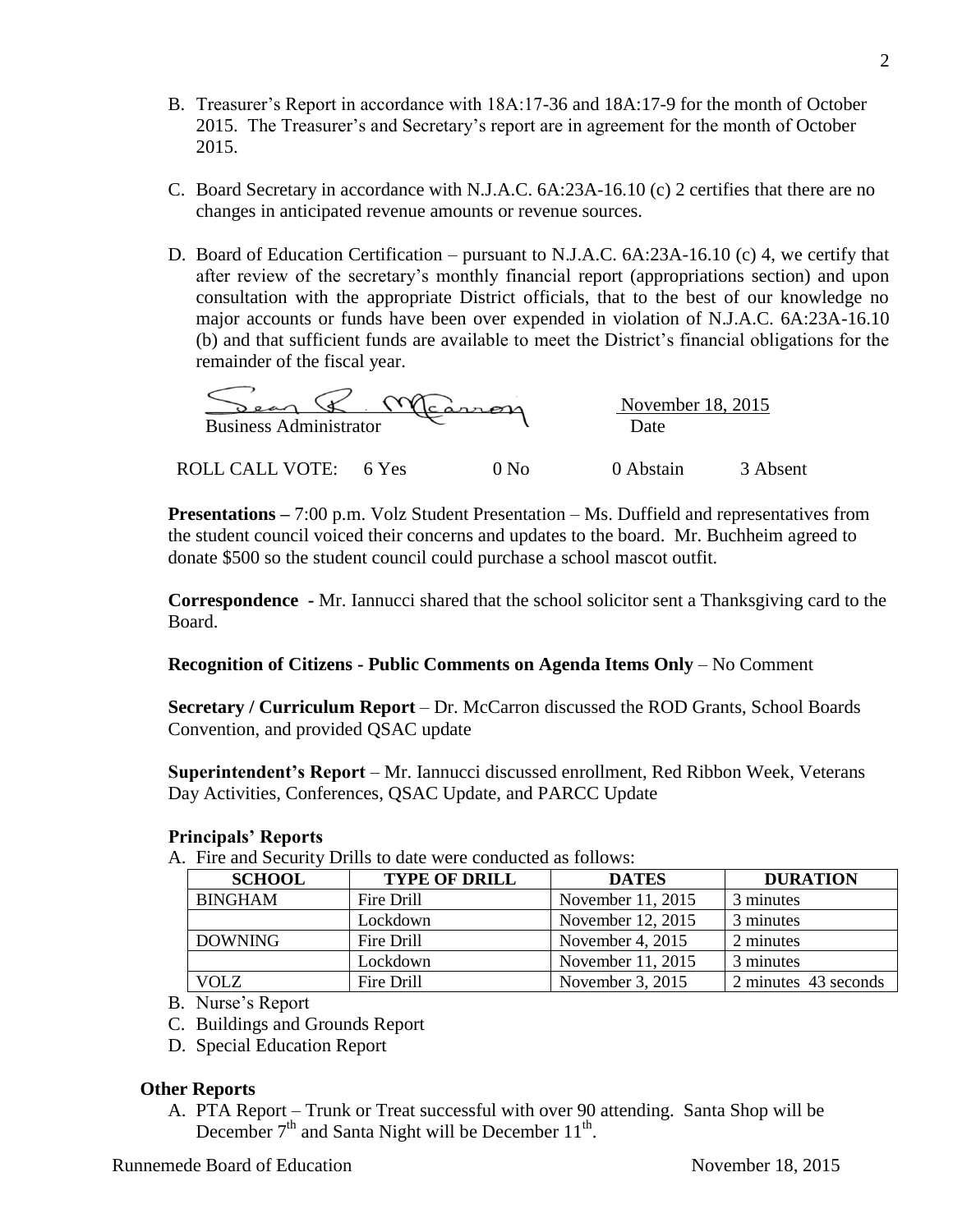- B. Committee Reports
	- Camden County Educational Services Commission No Report
	- NJSBA Report Mr. Buchheim will be attending delegate assembly on Saturday (Resolution regarding charter schools will be voted on and discussed)
	- Black Horse Pike Regional School District None
	- Negotiations The committee will be meeting before the holidays
	- Planning and Zoning Board Variances were discussed / Spaulding and Buchheim will be attending the next meeting
	- Ad Hoc regarding New Building Updated to come and the committee will continue to investigate the possibilities.

#### **New Business**

**PROPERTY & TRANSPORTATION** – A motion was made by Charles Buchheim and seconded by Maria Panzarella to approve the following on the recommendation of the Superintendent:

| <b>FACILITY</b>    | <b>USER</b>              | <b>PURPOSE</b>              | <b>DATE</b>    | TIME                     |
|--------------------|--------------------------|-----------------------------|----------------|--------------------------|
| Mary Volz          | Environmental            | <b>Environmental Club</b>   | $10-14-15$     | $2:20$ p.m. $-2:40$ p.m. |
| Classroom B-5      | Club                     | activities and labs         | through        | Every $2nd$ and $4th$    |
| and school grounds | <b>Scott Marakovits</b>  | (outdoor planting)          | $5 - 25 - 16$  | Wednesday                |
|                    |                          | and clean up events)        |                |                          |
| Mary Volz          | Mary Volz                | <b>Basketball Practices</b> | $11-9-15$      | $2:30$ p.m. $-4:30$ p.m. |
| Gymnasium and      | Boys and Girls           | and Games                   | through        | Practices                |
| All Purpose Room   | <b>Basketball Team</b>   |                             | $2 - 26 - 16$  | $2:30$ p.m. $-7:00$ p.m. |
|                    |                          |                             |                | Games                    |
| Mary Volz          | <b>Holiday Committee</b> | Storage and                 | $11 - 24 - 15$ | $8:00$ a.m. $-6:00$ p.m. |
| Classroom D-4      |                          | distribution of food        |                |                          |
|                    |                          | baskets for                 |                |                          |
|                    |                          | Thanksgiving                |                |                          |
| Mary Volz          | <b>Holiday Committee</b> | Storage and                 | $12 - 22 - 15$ | $8:00$ a.m. $-6:00$ p.m. |
| Classroom D-4      |                          | distribution of food        |                |                          |
|                    |                          | baskets and gifts for       |                |                          |
|                    |                          | <b>Holiday Drive</b>        |                |                          |

| <b>Facility Use</b> |
|---------------------|
|                     |

|  | <b>Field Trips</b> |
|--|--------------------|
|--|--------------------|

| Location                       | <b>Purpose</b>      | Date          | <b>Students</b>             | <b>Advisor</b> | <b>Transportation</b>           |
|--------------------------------|---------------------|---------------|-----------------------------|----------------|---------------------------------|
| Aline Bingham School           | Fall-fest team      | $11 - 2 - 15$ | Bingham and                 | Kaitlyn        | Downing students will walk to   |
| Runnemede, NJ                  | building activities |               | Downing                     | Taraschi       | Bingham.                        |
|                                |                     |               | $3rd$ Grade                 |                | Police escort & Crossing Guard  |
|                                |                     |               |                             |                | will be on duty for this event. |
| Phily Diner                    | Student of the      | $12 - 2 - 15$ | $6th$ , $7th$ , $8th$ Grade | Kayleigh Root  | Runnemede School District       |
| Runnemede, NJ                  | Month Luncheon      | $2 - 3 - 16$  |                             |                | Bus will transport students to  |
|                                |                     | $4 - 6 - 16$  |                             |                | diner and back to school.       |
|                                |                     | $6-1-16$      |                             |                |                                 |
| <b>Runsen House Retirement</b> | Band and hand       | $12 - 8 - 15$ | Mary Volz Middle            | Melissa Maatje | Holcomb Bus Company             |
| Community                      | chimes              |               | School Band and             |                | 1 bus $@$ \$150.00              |
| Runnemede, NJ                  | performance for     |               | <b>Hand Chimes</b>          |                |                                 |
|                                | retirement          |               |                             |                |                                 |
|                                | community           |               |                             |                |                                 |
| Aline Bingham School           | Read to elementary  | $6 - 1 - 16$  | Men and Women               | Jacqueline     | Students will walk to Bingham   |
| Runnemede, NJ                  | school students     |               | of Distinction              | De Feo         | School                          |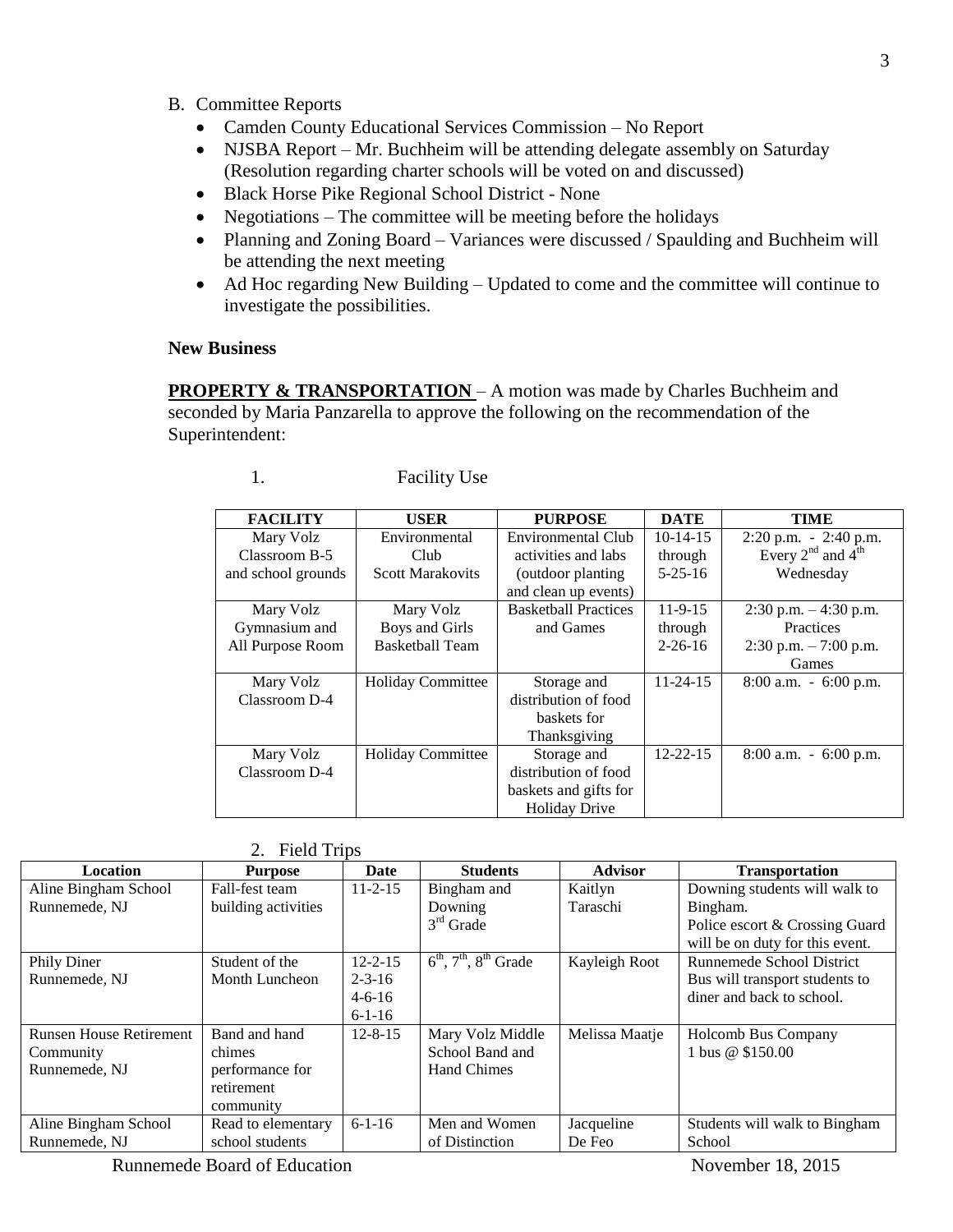|                      |                    |              |                | Scott             |                               |
|----------------------|--------------------|--------------|----------------|-------------------|-------------------------------|
|                      |                    |              |                | <b>Marakovits</b> |                               |
| Grace Downing School | Read to elementary | $6 - 2 - 16$ | Men and Women  | Jacqueline        | Students will walk to Downing |
| Runnemede, NJ        | school students    |              | of Distinction | De Feo            | School                        |
|                      |                    |              |                | Scott             |                               |
|                      |                    |              |                | <b>Marakovits</b> |                               |

3. McGough Bus Company to transport Mary Volz Boys and Girls Basketball teams to eleven (11) away games  $\omega$  \$350.00 per game = \$3,850.00

ROLL CALL VOTE: 6 Yes 0 No 0 Abstain 3 Absent

**PERSONNEL** - A motion was made by Maria Panzarella and seconded Naomi Davidson to approve the following on the recommendation of the Superintendent:

- 1. Lynn Hambrose as Substitute Custodian
- 2. Maternity leave for Employee #194 beginning March 10, 2016, returning June 1, 2016.
- 3. Jeannine Chew as 1:1 Aide, Kindergarten,  $1<sup>st</sup>$  step \$16,400.00 (Pro-rated)
- 4. Employee #663 Intermittent Medical leave, beginning November 11, 2015 through January 1, 2016.
- 5. Carol Castellano as Substitute Lunch/Playground Aide and Substitute Bus Driver
- 6. Matthew Phillips as Substitute Custodian (Pending paperwork)
- 7. Christian Whipple as Volunteer Coach for Running Club
- 8. Elaine Colton as Volunteer with Cheerleading
- 9. Jackie Trakimas as Assistant Boys Basketball Coach
- 10. Robin White as Long-term Substitute, step 2 \$49,645.00 (pro-rated), starting tentatively January 4, 2016 to June 30, 2016
- 11. Frank Auletto as Long-term Substitute, step 2 \$49,645.00 (pro-rated), starting tentatively December 21, 2015 to April 25, 2016 (*There was a question from Maria Panzarella in regards to the school location)*
- 12. Amanda Mazzone (already long-term) as Long-term Substitute continuing to June 30, 2016
- 13. Gina DiDomenic as Long-term Substitute, step 2 \$49,645.00 (pro-rated). Starting tentatively January 4, 2016 to June 30, 2016
- 14. Alex Rost as Volunteer for Boys Basketball (*Maria Panzarella asked if it was a current staff member, which Mr. Iannucci confirmed)*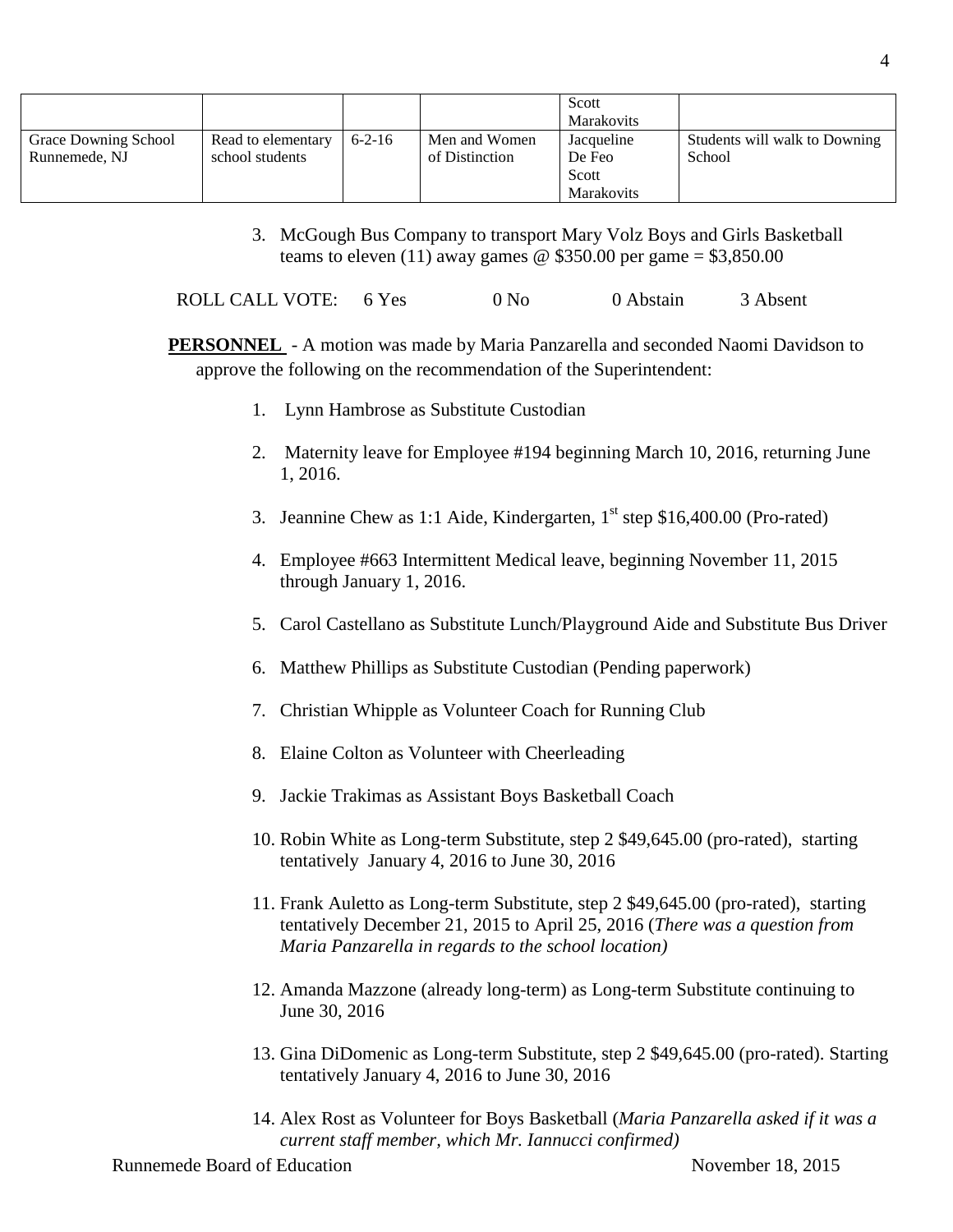ROLL CALL VOTE: 6 Yes 0 No 0 Abstain 3 Absent

- **FINANCE**  A motion was approved by Maria Panzarella and seconded by Naomi Davidson to approve the following on the recommendation of the Superintendent and School Business Administrator to approve the following as attached:
	- 1. Transfers and Appropriation/Revenue Adjustments *October* Cash Report – *October* Receipt Report – *October* Treasurer's Report – *October* Board Secretary's Report – *October*

| <b>NAME</b>             | <b>FLUIESSIONAL DEVELOPMENT WOLKSHOPS</b><br>WORKSHOP/CONFERENCE | DATE(S)/TIME           | <b>COST</b>    |
|-------------------------|------------------------------------------------------------------|------------------------|----------------|
| Sean McCarron           | <b>PARCC Math Assessments Updates</b>                            | $11 - 4 - 15$          | $\Omega$       |
| Phil Silva              | Sponsor: NJDOE                                                   | $9:00a.m. - 12:00p.m.$ | Mileage        |
|                         | Location: Stockton University                                    | and                    |                |
|                         | Galloway, NJ                                                     | $1:00p.m. - 4:00p.m.$  |                |
| Angel Beebe             | <b>Salem County Meeting</b>                                      | $11-9-15$              | $\Omega$       |
|                         | Sponsor: NJSBA                                                   | $6:00p.m. - 9:00p.m.$  | Mileage        |
|                         | Location: Riverview Inn                                          |                        |                |
| <b>Arlene Anderson</b>  | Camden/Gloucester Joint SBA Mtg.                                 | $12 - 1 - 15$          | $\Omega$       |
| <b>Charles Buchheim</b> | Sponsor: NJSBA                                                   | 6:00p.m. - 9:00p.m.    | Mileage        |
| Naomi Davidson          | Location: Villari's Lakeside                                     |                        |                |
| Samantha Sampolski      | Sicklerville, NJ                                                 |                        |                |
| Naomi Davidson          | <b>Legislative Committee Meeting</b>                             | $12 - 12 - 15$         | $\Omega$       |
|                         | Sponsor: NJSBA                                                   | 9:00a.m. - 12:00p.m.   | Mileage        |
|                         | Location: NJSBA Headquarters                                     |                        |                |
|                         | Trenton, NJ                                                      |                        |                |
| Regina Ritchie          | Assessing the Common Core: NDW                                   | $1 - 6 - 16$           | \$179.00       |
|                         | What?                                                            | 8:00a.m. - 3:00p.m.    | Mileage        |
|                         | Sponsor: AMTNJ                                                   |                        |                |
|                         | Location: St. Peter's University                                 |                        |                |
|                         | Jersey City, NJ                                                  |                        |                |
| Karen Feldman           | Practical Strategies to Address the                              | $1-20-16$              | \$239.00       |
|                         | Challenges of Today's School Nurse                               | $8:30a.m. - 3:15p.m.$  | Mileage        |
|                         | Sponsor: BER                                                     |                        |                |
|                         | Location: Voorhees, NJ                                           |                        |                |
| Arlene Anderson         | Camden/Gloucester/Salem Tri-                                     | $2 - 1 - 16$           | $\overline{0}$ |
| <b>Charles Buchheim</b> | <b>County Meeting</b>                                            | $6:00p.m. - 9:00p.m.$  | Mileage        |
| Naomi Davidson          | Sponsor: NJSBA                                                   |                        |                |
| Samantha Sampolski      | Location: Villari's Lakeside                                     |                        |                |
|                         | Sicklerville, NJ                                                 |                        |                |
| Jeneane DeJohn          | Our Goal: High Quality Learning for                              | $2 - 9 - 16$           | \$179.00       |
|                         | Everyone                                                         | $8:00a.m. - 3:00p.m.$  | Mileage        |
|                         | Sponsor: AMTNJ                                                   |                        |                |
|                         | Location: National Conference Ctr.                               |                        |                |
|                         | Holiday Inn, East Windsor, NJ                                    |                        |                |
| Naomi Davidson          | Legislative Committee Meeting                                    | $3-19-16$              | $\Omega$       |
|                         | Sponsor: NJSBA                                                   | 9:00a.m. - 12:00p.m.   | Mileage        |
|                         | Location: NJSBA Headquarters                                     |                        |                |
|                         | Trenton, NJ                                                      |                        |                |
| Naomi Davidson          | <b>Salem County SBA Meeting</b>                                  | $4 - 27 - 16$          | $\Omega$       |
|                         | Sponsor: NJSBA                                                   | 6:00p.m. - 9:00p.m.    | Mileage        |
|                         | Location: Riverview Inn                                          |                        |                |
|                         | Pennsville, NJ                                                   |                        |                |

2. Professional Development Workshops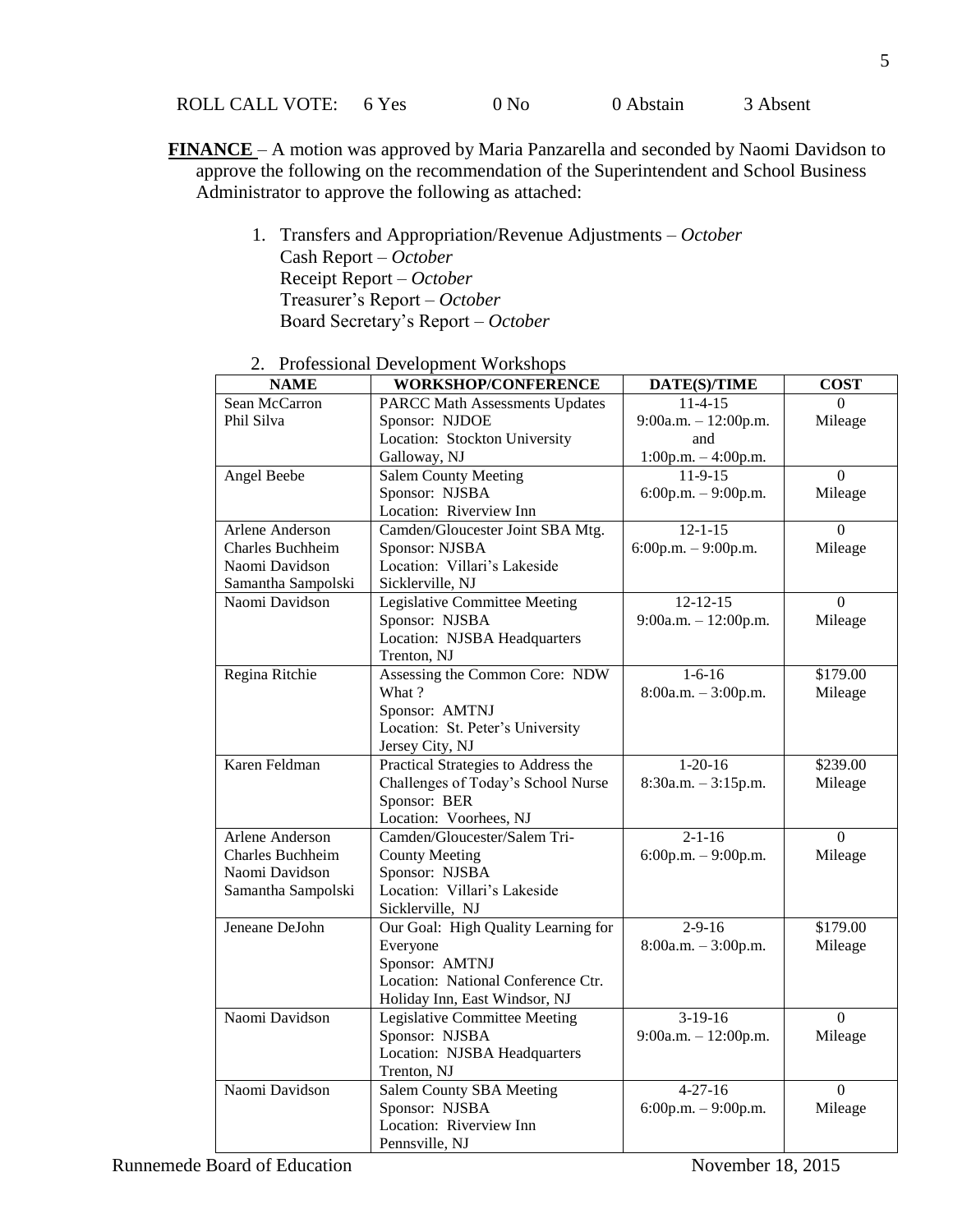| Arlene Anderson         | Camden/Gloucester Joint SBA Mtg. | $5 - 3 - 16$           |         |
|-------------------------|----------------------------------|------------------------|---------|
| <b>Charles Buchheim</b> | Sponsor: NJSBA                   | $6:00p.m. - 9:00p.m.$  | Mileage |
| Naomi Davidson          | Location: Villari's Lakeside     |                        |         |
| Samantha Sampolski      | Sicklerville, NJ                 |                        |         |
| Naomi Davidson          | Legislative Committee Meeting    | $5 - 7 - 16$           |         |
|                         | Sponsor: NJSBA                   | $9:00a.m. - 12:00p.m.$ | Mileage |
|                         | Location: NJSBA Headquarters     |                        |         |
|                         | Trenton, NJ                      |                        |         |

3. Payment of Bills (Bills Lists attached)

| <b>ACCOUNT PERIOD/BATCH #</b>        | <b>TOTAL AMOUNT</b> |
|--------------------------------------|---------------------|
| Bills List #1 $-$ Payroll 10/15/15   | \$362,265.40        |
| Bills List $#2 -$ Payroll $10/30/15$ | \$361,877.02        |
| Bills List $#3 - A/P$ Batch $#67$    | \$636,646.09        |
| Bills List $#4 - A/P$ Batch $#69$    | \$234,614.45        |
| Cafeteria – $A/P$ Batch #68          | \$15,461.14         |
| Bills List #5 SNEARS/ B of A         | \$20,658.52         |
| <b>TOTAL</b>                         | \$1,631,522.62      |

- 4. Approve St. Theresa's plan to upgrade the communication systems and door locks using the Non Public Security Aid granted in the amount of \$4,200 as per guidelines set forth by the NJDOE.
- 5. Approve the updated Guide for Standard Operating Procedures and Internal Controls.
- 6. Approve the application for and receipt of the 2015 Safety Grant Program from the NJ Schools Insurance Group BACCEIC Subfund in the amount of \$3,009.
- 7. Contract with Greenwich Township Board of Education to provide educational services to SID#3625578259 for the 2015-2016 school year.
- 8. Agreement with Professional Education Services, Inc. to provide educational services to Runnemede students for the 2015-2016 school year.
	- a. Educational services for SID#5003468661 at Princeton House
- 9. Agreement with Education Inc. to provide educational services for SID#6297958910 at Kennedy University Hospital.
- 10. NCLB Services agreement with the Camden County Education Services Commission (CCESC) to provide part-time instruction to students attending St. Theresa's school for the 2015-2016 school year totaling \$7,950.
	- Title I  $$5,146$
	- $\bullet$  Title II  $\$2.804$
- 11. IDEA Services agreement with the Camden County Education Services Commission (CCESC) to provide Instructional Assistant Services and OT/PT Services to students attending St. Theresa's school for the 2015-2016 school year totaling \$40,371.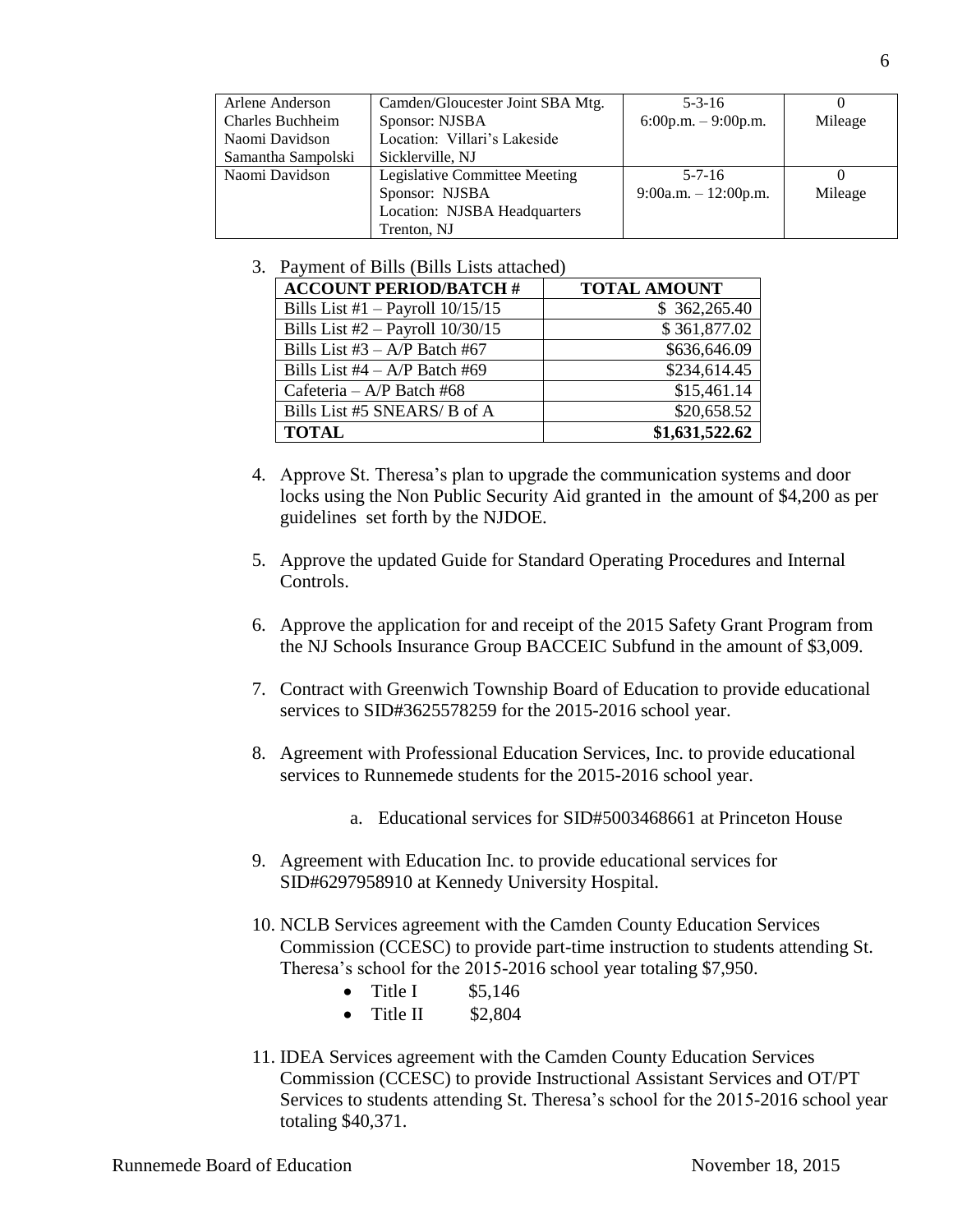- 1 Full time aide  $(5 \text{ days/wk})$  \$29,475
- OT/PT services not to exceed \$2,946
- 1 part time teacher  $(1/2 \text{ day/wk})$  \$7,950

*There was a question regarding the consultation process, which Dr. McCarron explained.*

- 12. Additional Kingdom Charter School of Leadership tuition, as directed by State notice, for SID#6350217973 for the 2015-2016 school year.
- 13. Accept the donation of freezer Frigidaire model #UF-16J from Mr. & Mrs. Giacobbe.
- 14. Agreement with E-rate Partners, LLC to provide E-rate services for the Funding Year 2016.

ROLL CALL VOTE: 6 Yes 0 No 0 Abstain 3 Absent

**CURRICULUM -** A motion was made by Charles Buchheim and seconded by Naomi Davidson to approve the following on the recommendation of the Superintendent:

- 1. Practicum placement for Krista McGrail (Mike Ralston) and Kelli Gallagher (Alex Taliaferro) January 25, 2016 through May 6, 2016
- 2. Nursing Services Plan for the 2015 2016 School Year
- 3. William Ballinger as a Student Therapist working with Rehab Connection from February 16, 2016 to May 6, 2016

ROLL CALL VOTE: 6 Yes 0 No 0 Abstain 3 Absent

**POLICIES/PUBLIC RELATIONS** – A motion was made by Maria Panzarella and seconded by Naomi Davidson to approve the following on the recommendation of the Superintendent:

> 1. Turkey Trot (Fundraiser) at Volz School on November 25, 2015, which raises money for our Holiday Committee

ROLL CALL VOTE: 6 Yes 0 No 0 Abstain 3 Absent

### **Recognition of Citizens and Staff – non-agenda items**

- 1. President Spaulding congratulated Ms. Anderson, Ms. Adair and Mr. Buchheim on their reelection (Ms. Spaulding was also re-elected)
- 2. Patricia Wilson commented on how well the student council members spoke this evening, and how she felt it empowers them to find their voice. She also stated she was very happy to see that  $5<sup>th</sup>$  grade students would be involved in athletics / given the opportunity.
- 3. Eleanor Kelly stated how wonderful it was to hear the student council members speak. She